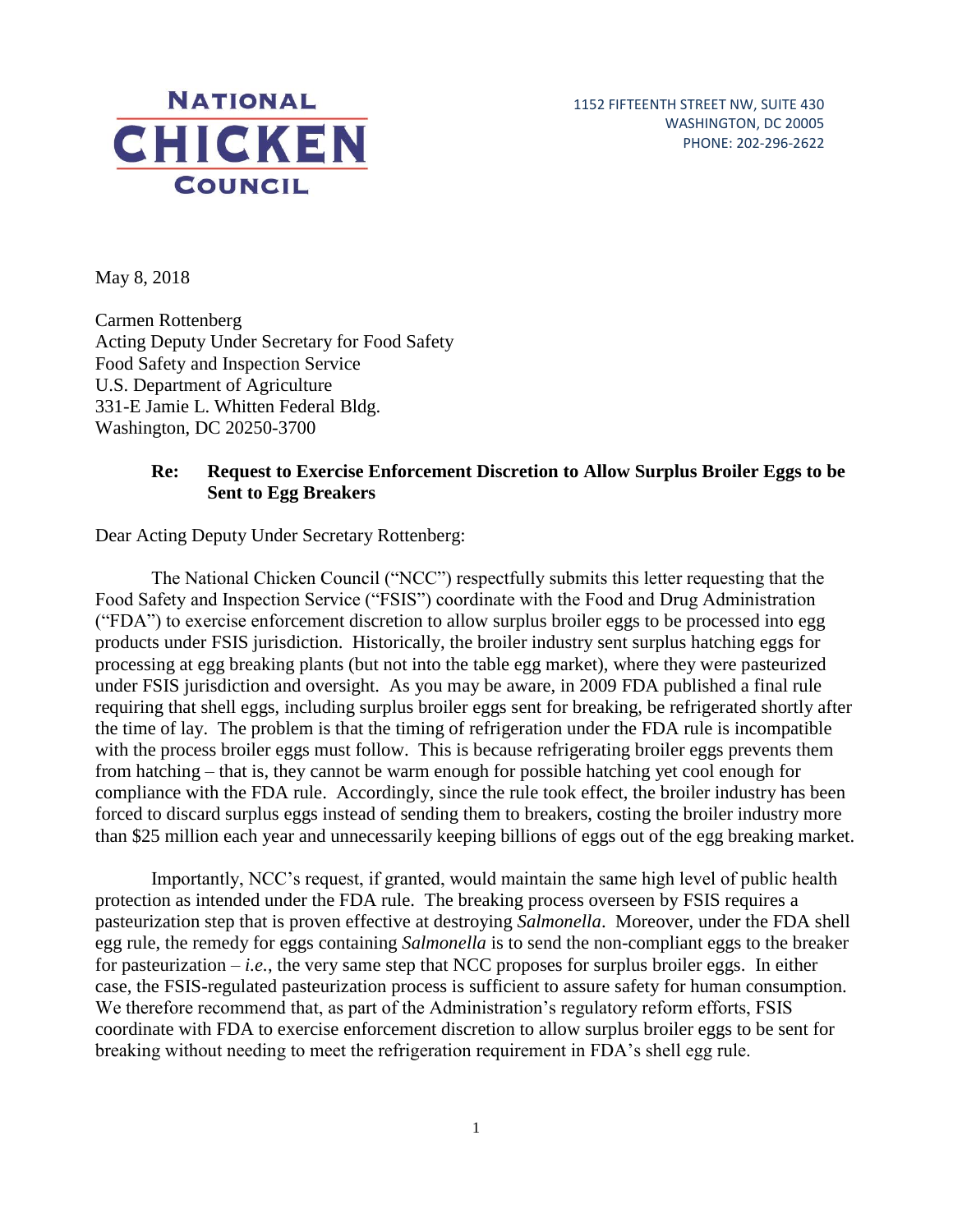### **I. Background**

#### **A. Broiler Hatching Eggs and Surplus Egg Uses**

hatching eggs produced.<sup>1</sup> More than 99 percent of these (13.5 billion) were broiler-type hatching NCC is the national trade association representing the vertically integrated United States chicken industry. NCC member companies ("broiler companies") produce and process approximately 95 percent of the chickens in the United States. Broiler chickens are raised for meat production, whereas laying hens are used in the egg production industry. The United States Department of Agriculture ("USDA") calculates that in 2017, there were about 13.6 billion chicken  $eggs.<sup>2</sup>$ 

incubation for hatching in 19 major poultry states.<sup>3</sup> (In addition, a very small percentage would have Broiler hatching eggs are produced primarily for hatching into broiler chicks. USDA calculates that of the 13.5 billion broiler-type hatching eggs produced, 10.8 billion were set for been set for incubation outside of the 19 major poultry states.) Therefore, about 2.7 billion, or about 20 percent, of the total broiler-type hatching eggs were not hatched. Some of these eggs are intended for use for exports, manufacture of vaccines, or other research needs. The remainder are surplus eggs and eggs that do not meet specifications ("out-of-specification eggs"). For instance, an out-ofspecification egg may not meet the size requirements or shell conditions that permit the eggs to be incubated.

 placement in the incubators.4 If a broiler egg is refrigerated, it will not hatch. It can take up to five To be viable for hatching, a broiler egg must be held at the proper temperature. For optimal hatching, broiler-type hatching eggs are maintained at around 65 degrees Fahrenheit prior to days to determine which eggs are appropriate for hatching and thus equally as long to determine which eggs should be diverted. Prior to the implementation of the FDA shell egg rule at 21 C.F.R. Part 118 (and in particular the refrigeration requirement at 21 C.F.R. § 118.4(e)), these diverted eggs were then sold to egg breakers and processed as liquid eggs in compliance with FSIS regulations. FSIS's egg-breaking regulations require that liquid eggs be processed to destroy *Salmonella*.

 determine which shell eggs should be marketed can be done after they are refrigerated. Although By contrast, dedicated shell egg operations are set up significantly differently than broiler hatcheries. In a typical shell egg laying facility, eggs are collected daily, and sometimes continuously. There is no concern about maintaining viability for hatching, and so the eggs can be placed quickly into dedicated refrigeration facilities or trailers. Grading, sorting, and other steps to some of these eggs may be sent to breaking for various reasons, they are produced primarily with the table egg market in mind. Most table eggs are not processed to destroy *Salmonella*, making *Salmonella* control especially important during harvesting and processing. The FDA shell egg rule was developed with these eggs in mind. Surplus broiler hatching eggs, by contrast, historically were

 $\overline{\phantom{a}}$ 

<sup>&</sup>lt;sup>1</sup> Chicken and Eggs 2017 Summary, February 2018, National Agricultural Statistics Service/USDA. USDA's calculations span the twelve months from December 2016 through November 2017.

 $\frac{2}{1}$  *Id.* 

<sup>&</sup>lt;sup>3</sup> *Hatchery Production 2016 Summary*, April 2017, National Agricultural Statistics Service, USDA.

<sup>&</sup>lt;sup>4</sup> North & Bell, *Commercial Chicken Production Manual* at 96 (4<sup>th</sup> ed. 1990). Eggs held longer than five days may be stored at temperatures as low as 51 degrees Fahrenheit, but hatchability is materially reduced for each day over four that an egg is held. *Id.* at 96–97.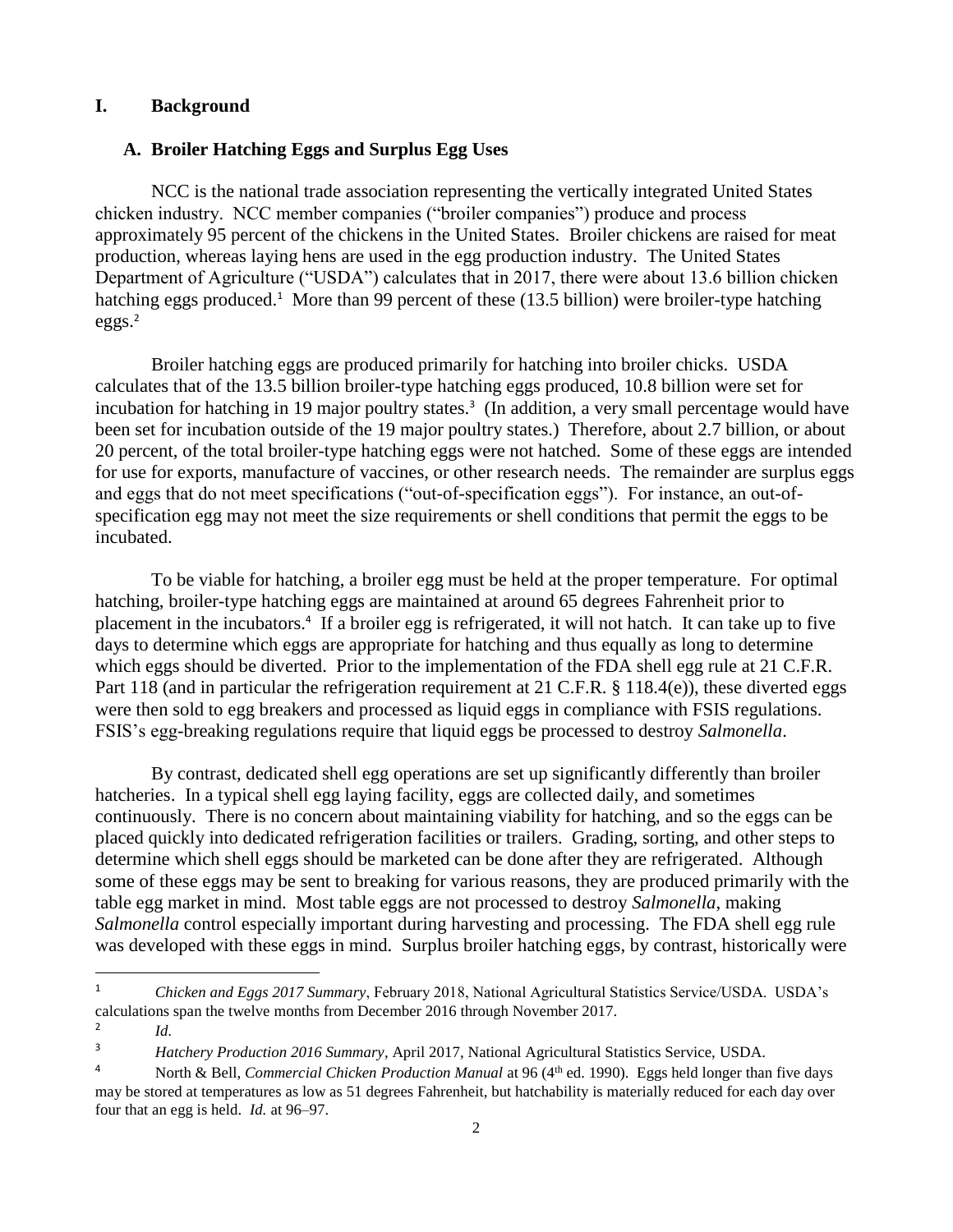not sold into the table egg market and thus present a significantly different production process and timeline.

### **B. The FDA Shell Egg Rule**

 expanded the scope of the requirement to include surplus broiler eggs, even if destined solely for egg lay if any of the eggs are to be sold into the egg breaking market. This requirement applies even if temperature requirement is incompatible with the necessary conditions for hatching chicks, and In 2009, FDA published a final rule on Prevention of *Salmonella Enteritidis* in Shell Eggs During Production, Storage, and Transportation, codified at 21 C.F.R. Part 118 (the "FDA Shell Egg Rule").5 Intended to address issues associated with *Salmonella* on shell eggs, the FDA Shell Egg Rule requires that all shell eggs be refrigerated at or below 45 degrees Fahrenheit beginning 36 hours after the time of lay. Although the proposed rule did not mention surplus broiler eggs, the final rule breaking operations. Broiler companies therefore are covered by the rule, which means that they must hold and transport eggs at or below 45 degrees Fahrenheit beginning 36 hours after the time of the eggs are to be sold exclusively for processing into egg products under FSIS jurisdiction. This renders the eggs useless for hatching. As a direct result, most broiler companies have stopped selling their surplus and out-of-specification hatching eggs to egg breakers.

 At the time this rule was being implemented, NCC submitted a letter to the FDA requesting relief. In it, NCC explained that subjecting surplus broiler hatching eggs to the FDA Shell Egg Rule was unnecessary and wasteful. Surplus broiler hatching eggs were sold for processing into egg products, not for consumption as shell eggs, and thus are subjected to a lethality process under FSIS inspection validated to destroy *Salmonella*. As a result of the rule, NCC pointed out, billions of eggs would be needlessly discarded. Moreover, NCC raised procedural concerns with the administrative process, noting in particular that extending the refrigeration requirements in 21 C.F.R. § 118.4(e) to surplus hatching eggs was not a logical outgrowth of the proposed rule, as the FDA had expressly acknowledged in the final rule that the proposal did not address surplus hatching eggs. Ultimately, the FDA determined that the final rule would still nonetheless apply to surplus broiler eggs. We understand FDA to have based its decision in part on theoretical concerns that the FSIS egg inspection process may be inadequate to control *Salmonella* in certain cases involving extreme contamination of the eggs and prolonged opportunity for growth. We address this concern below.

#### **C. Requested Action**

 $\overline{\phantom{a}}$ 

 reforming regulatory programs to eliminate needless waste and requests that FSIS and FDA FDA's decision to subject surplus broiler hatching eggs to the FDA Shell Egg Rule has resulted in significant cost to American businesses and has needlessly deprived American consumers of millions of servings of high-quality egg protein. NCC welcomes the Administration's focus on collaborate to exempt surplus broiler eggs intended for breaking from the FDA Shell Egg Rule. Specifically, NCC requests that FSIS and FDA work together to exercise enforcement discretion to exempt surplus broiler hatching eggs intended for breaking from the refrigeration requirements in 21 C.F.R. § 118.4(e) and instead rely on the existing processing requirements applicable to egg products processing establishments (and eventually the requirements in FSIS's proposed egg products HACCP

 FDA, *Prevention of Salmonella Enteritidis in Shell Eggs During Production, Storage, and Transportation*, 74 Fed. Reg. 33030 (July 9, 2009). 5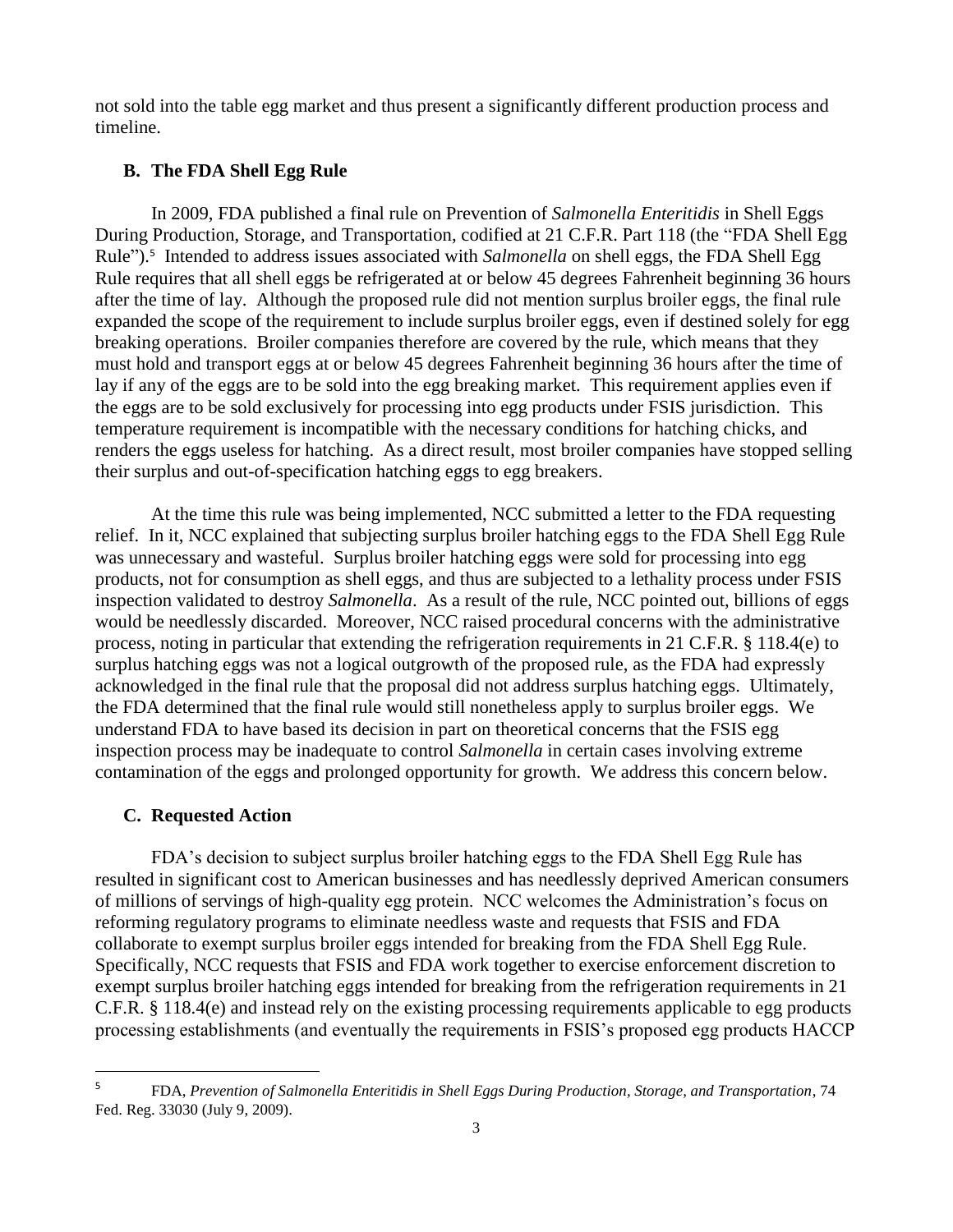regulations) to control for *Salmonella* in these products.

# **II. Support for Requested Action**

# **A. Exempting Surplus Broiler Eggs from the FDA's Shell Egg Rule Does Not Create Any Public Health Risks**

(and often greater reductions).<sup>6</sup> This pasteurization process operates under FSIS inspection, ensuring The public health justification for extending the refrigeration requirement to hatching eggs sold for egg products was never clear from the FDA rulemaking for several reasons. First, because broiler eggs cannot be refrigerated, and because they are not produced with the table egg market in mind, surplus broiler eggs previously sold to egg breakers were pasteurized to achieve at least a 5-log reduction in *Salmonella Enteritidis* pursuant to the Egg Products Inspection Act and FSIS regulations that egg breakers adhere to strict regulatory requirements.

Moreover, the FDA Shell Egg Rule provides that noncompliant shell eggs testing positive for *Salmonella Enteritidis* are to be diverted to pasteurization at egg breakers, regardless of the levels of *Salmonella Enteritidis* that may be present on those eggs. Importantly, the FDA Shell Egg Rule does not require testing to determine how much *Salmonella Enteritidis* may be present; rather, the rule simply assumes that no matter how large the levels may be, the FSIS pasteurization process will be sufficient. This demonstrates FDA's belief that pasteurization is adequate to protect the public health and notably creates the odd situation of unrefrigerated surplus broiler eggs destined for egg breakers being declared noncompliant even if no *Salmonella* is present while other noncompliant eggs known to have *Salmonella Enteritidis* are diverted to egg breakers as a remedy. If FDA has confidence that the FSIS-inspected pasteurization process would remedy eggs that actually test positive for *Salmonella Enteritidis* regardless of the level of *Salmonella Enteritidis* on the eggs, FDA should be similarly confident in the pasteurization process to control *Salmonella* that may or may not be present on surplus broiler eggs. This oddity reinforces the underlying point that this rule is intended for eggs destined for the table egg market and is not readily applicable to eggs intended for either hatching or liquid egg (pasteurized) products.

 held under strict biosecurity protocols typically significantly more intensive than what is feasible at a As FDA's own shell egg regulations reflect, FSIS has robust regulations in place to ensure that eggs sent for breaking and processing into egg products are safe for consumption. Egg breaking plants operate under FSIS inspection and must meet processing requirements detailed in comprehensive FSIS regulations in 9 C.F.R. Part 590. The processing regulations are designed to ensure that egg products are processed to destroy *Salmonella*. Additionally, most broiler companies vaccinate their breeder flocks (the flocks that produce the eggs for hatching into broiler chickens) against a variety of *Salmonella* strains, including Enteritidis, Typhimurium, and Heidelberg, thereby reducing the risk that these or other strains are present on surplus broiler hatching eggs. Moreover, broiler breeder flocks are extremely important for broiler production operations, and the flocks are large-scale commercial shell egg production farm. These measures further reduce the risk of surplus broiler eggs being contaminated with *Salmonella*.

We understand that FDA may have had theoretical concerns about extreme outlier scenarios

 $\overline{\phantom{a}}$ 

 *See* 9 C.F.R. § 590. 6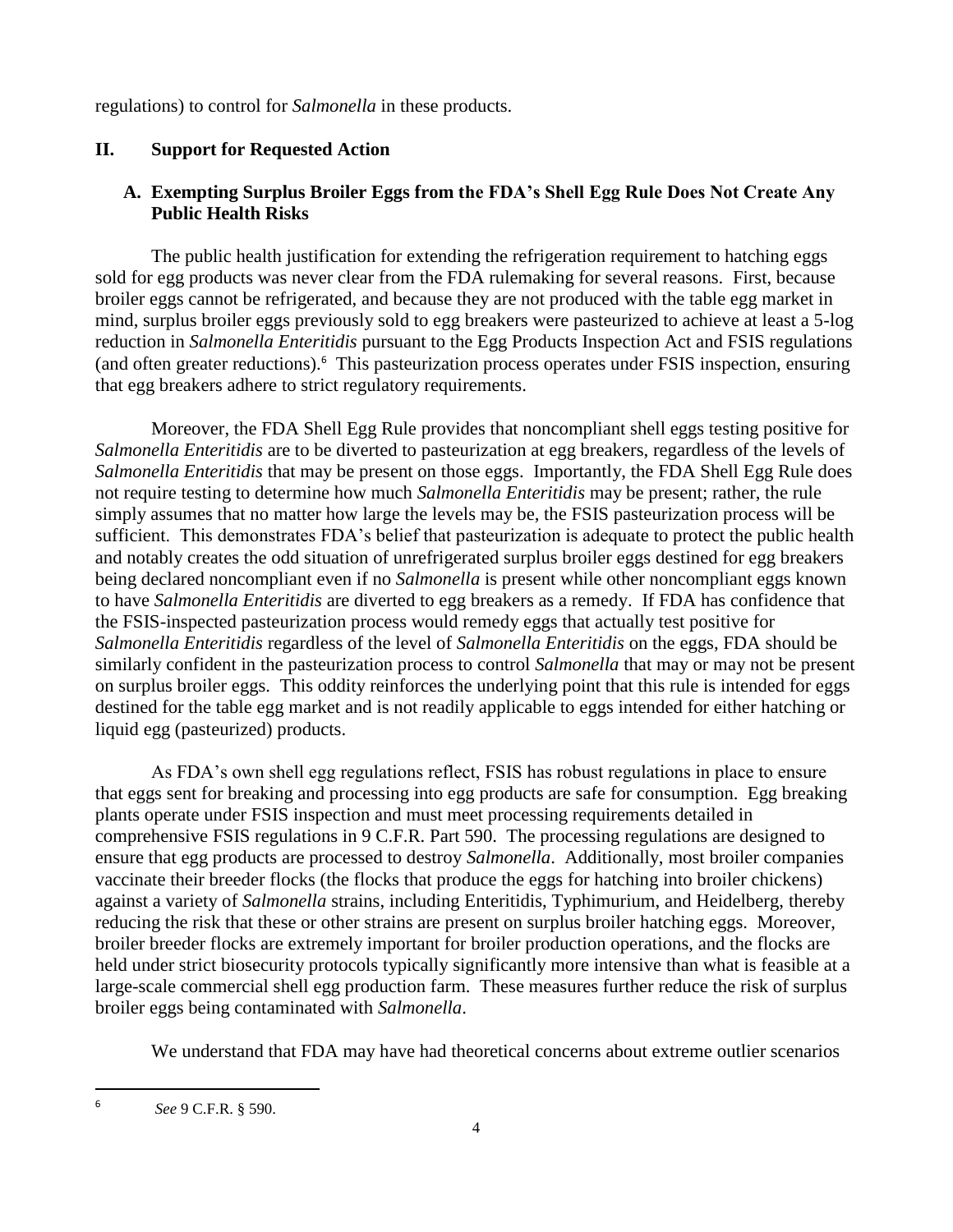Salmonella Enteritidis in Shell Eggs and Salmonella spp. in Egg Products.<sup>7</sup> Such concerns are to FSIS-regulated egg breakers as a remedy.<sup>8</sup> Importantly, these eggs may be diverted without regard in which an individual egg might have *Salmonella* growth that would overwhelm the FSIS pasteurization process, extrapolating from models developed in FSIS's 2005 *Risk Assessments of*  unfounded. First, NCC is not aware of such instances occurring. The FSIS egg products processing requirements are robust and well implemented. In fact, FSIS has a sampling program to identify *Salmonella* in egg products. For the one-year period of April 1, 2017 through March 31, 2018, FSIS collected 1,702 samples of pasteurized egg products in finished form from 58 establishments. None of the samples tested positive for *Salmonella*. The FSIS pasteurization process works. Second, FSIS considers egg products containing *Salmonella* to be adulterated, and these egg products containing *Salmonella* would be handled accordingly. Third, under the FDA Shell Egg Rule, standard shell eggs intended for the table egg market that actually test positive for *Salmonella Enteritidis* may be diverted for the level of *Salmonella Enteritidis* actually on the eggs. In other words, FDA's egg-diversion remedy for shell eggs does not depend on how much *Salmonella* may be present. There is no reason why broiler surplus hatching eggs should be treated any differently.

Surplus broiler eggs are different than shell egg laying operations in another important way. At a shell egg laying operation, a significant percentage of the eggs produced will be sent to the table egg market, increasing the risk of inadvertent commingling eggs intended for breakers and eggs intended for the table egg market. By contrast, all surplus broiler eggs sold for food use would be sent to breakers – there is no real risk of these eggs ending up in the table egg market.

with FSIS's egg products HACCP proposed rule.<sup>9</sup> In that proposed rule, FSIS announced plans to are handled safely. Subjecting the surplus broiler hatching eggs to prescriptive refrigeration controls Moreover, exempting surplus broiler hatching eggs from the FDA Shell Egg Rule's refrigeration requirement and consolidating jurisdiction over these products with FSIS is consistent extend its well-established and effective HACCP requirements to egg breaking plants. HACCP is a scientifically robust, state-of-the-art approach to food processing that ensures plants comprehensively identify, assess, and control all food safety hazards reasonably likely to occur in processing food. The egg product HACCP proposed rule promises to further enhance food safety at egg breaking plants, reinforcing that egg breakers will be able to safely handle surplus broiler hatching eggs without the need for FDA's Shell Egg Rule refrigeration requirements. For example, egg breaking plants would be required to validate that their processes are capable of destroying any *Salmonella*  present in the food. Egg breakers presumably would take into account the potential for *Salmonella*  on incoming eggs and implement controls as appropriate to reduce and eliminate the potential hazard. Moreover, if a breaker were to conclude that surplus broiler eggs presented a different risk profile, the breaker would be free to adjust the pasteurization process for such eggs to ensure the eggs are pasteurized at a time and temperature shown to destroy *Salmonella*. This type of flexibility and science-based decision making is fundamental to HACCP and would ensure that surplus broiler eggs is not necessary. In addition, the FSIS proposed rule on egg product HACCP indicates FSIS's intent to exercise jurisdiction over several types of products<sup>10</sup> that the Agency historically had not regulated

 $\overline{7}$ <sup>7</sup> FSIS, *Risk Assessments of Salmonella Enteritidis in Shell Eggs and Salmonella spp. in Egg Products (2005).* 

 $8 \t21 \t C.F.R. \t§ 118.6.$ 

<sup>&</sup>lt;sup>9</sup> Egg Products Inspection Regulations, 83 Fed. Reg. 6314 (February 13, 2018).

 $10$  Specifically, FSIS has proposed exercising jurisdiction over egg substitutes and freeze-dried egg products. 83 Fed. Reg. 6314, 6316 (Feb. 13, 2018).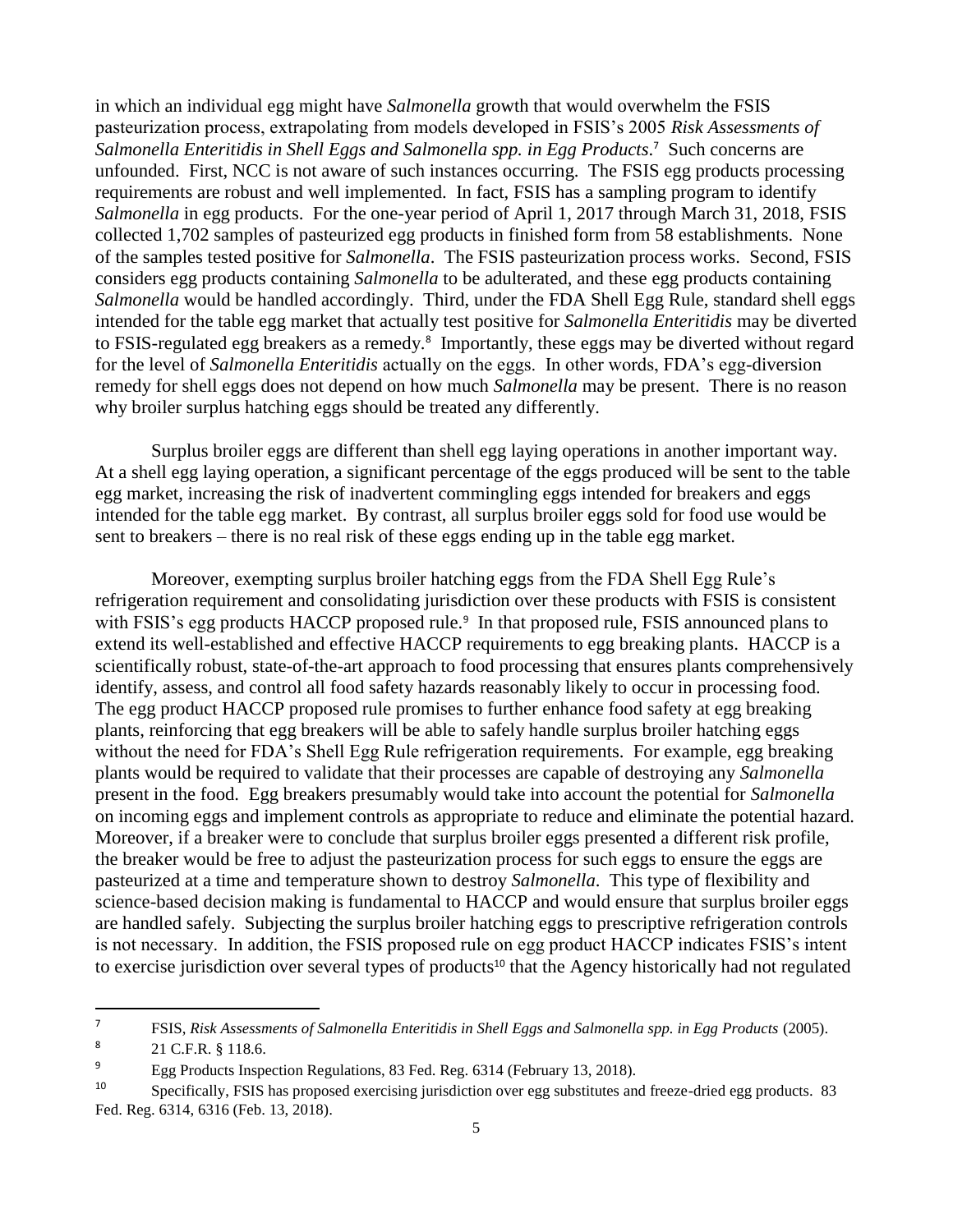as egg products, indicating that now is an opportune to time for FDA and FSIS to consider efficiencies in their exercise of jurisdiction over egg production. Ensuring that surplus broiler hatching eggs are treated appropriately is consistent with these efforts to rationalize FSIS and FDA jurisdiction.

Finally, the broiler industry is willing to implement any additional reasonable safeguards needed to ensure that surplus broiler hatching eggs are not introduced into the table egg market. For instance, NCC's members could certify all surplus hatchery eggs from a broiler laying operation that enter the food supply are sent only to breakers, use shipping seals, mark containers of surplus hatchery eggs destined for the food supply as "breaking only," and/or insist on agreements that buyers not resell surplus hatchery eggs into the shell egg market. As the industry is not aware of outbreaks resulting from surplus broiler eggs sent to egg breakers, combining the current FSIS regulation scheme with some of these safeguards would adequately address any public health concerns remaining.

## **B. Current Compliance with the FDA Shell Egg Rule Has Negative Economic and Societal Effects**

 protein. NCC projects that FDA shell egg rule has cost the broiler industry at least \$25 million per year. Broiler companies receive much lower value for surplus and out-of-specification hatching eggs including landfilling, for these eggs from 2009 through 2017 amounted to about \$93.4 million. or more than \$25 million per year. These lost revenue and disposal costs add to the costs of Selling surplus broiler hatching eggs to egg breakers reflected a modest but nonetheless significant source of revenue to broiler companies, which allowed companies to recoup some of the costs associated with producing eggs and helped make broiler chicken such a price-competitive diverted to rendering and non-human food use than for eggs sold for breaking. NCC conservatively estimates that, from 2009 through 2017, broiler companies experienced lost revenue totaling \$121.8 million because they could not sell surplus hatching eggs to breakers. Moreover, in many cases broiler companies would actually lose money selling surplus eggs to renderers or for non-human uses because of the costs of handling and transportation. NCC estimates that industry disposal costs, Combined, the lost revenue and added disposal costs add to \$215.2 million over the last eight years, producing chicken and ultimately affect the market price consumers pay at the grocery store. Thus, making this one change would save the broiler industry approximately \$25 million dollars per year, or \$250 million over the next decade.

 face rising food costs and many Americans continue to struggle to access affordable food, the FDA Moreover, surplus broiler hatching eggs provide a valuable protein source. As consumers Shell Egg Rule needlessly removes an affordable, wholesome protein source from the market. NCC estimates that from 2009 through 2017, 4.87 billion surplus broiler hatchery eggs would have gone to egg breaking operations but for the FDA Shell Egg Rule. Those discarded eggs could have provided the equivalent of an egg a day to 13.4 million people for an entire year, roughly the population of the entire state of Pennsylvania. From a nutritional standpoint, those 4.87 billion eggs amount to 29.2 billion grams of protein,<sup>11</sup> which would satisfy the daily protein needs for 584,000 people,<sup>12</sup> or

 $\overline{\phantom{a}}$ 

 $11$  We assume 6 grams of protein per egg.

<sup>&</sup>lt;sup>12</sup> Both FSIS and FDA recognize a daily value of 50g for protein. The calculations above are based on adults. The discarded eggs could feed even more children.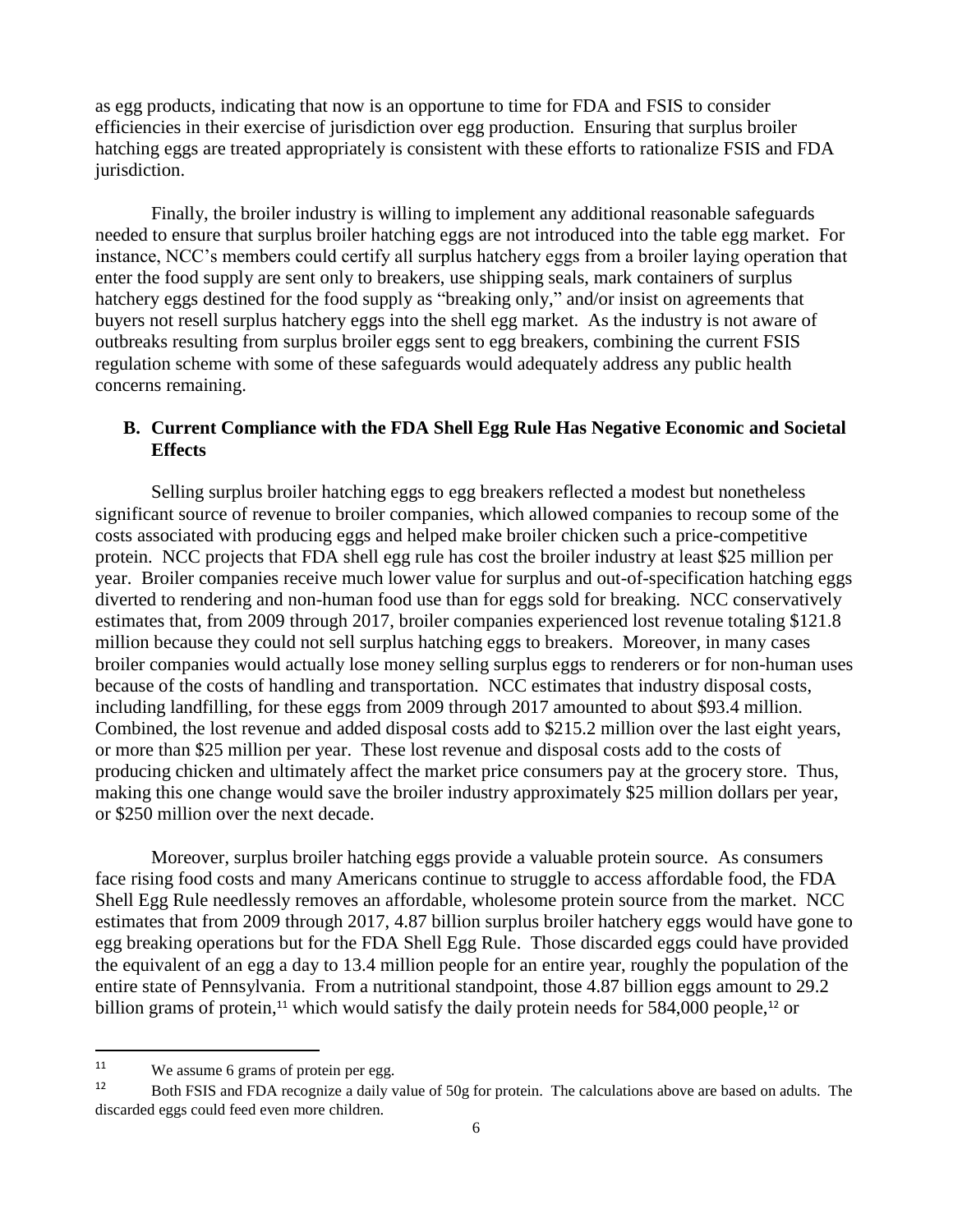roughly the population of Wyoming, for an entire year. There is no societal benefit to discarding these eggs or to depriving consumers access to this safe and affordable protein source.

## **C. The Current Move Toward Regulatory Reform Offers a Unique Opportunity for FSIS and FDA Collaboration**

existing regulations must be eliminated to offset the cost of the new regulation.<sup>13</sup> Additionally, EO inconsistency; or otherwise interfere with regulatory reform initiatives and policies.<sup>14</sup> As previously Exercising enforcement discretion for surplus broiler hatching eggs sent to egg breakers under the FDA Shell Egg Rule, in recognition of existing FSIS regulatory oversight, would provide regulatory cost savings and reduce the regulatory burden on the industry, both outcomes that align with the President's and Secretary's regulatory reform initiatives. The Administration has initiated several regulatory reform measures intended to decrease regulatory burden on industry, eliminate ineffective or unnecessary regulations, and make the federal government more efficient. Executive Order (EO) 13771 on Reducing Regulation and Controlling Regulatory Costs states that it is the policy of the executive branch to be "prudent and financially responsible in the expenditure of funds, from both public and private sources," and it requires that for each new regulation issued, at least two 13777 on Enforcing Regulatory Reform Agenda calls for each agency to establish a Regulatory Reform Task Force to identify regulations that, among other things, eliminate jobs or inhibit job creation; are outdated, unnecessary, or ineffective; impose costs that exceed benefits; create serious discussed, FDA regulation of broiler eggs bound for egg breakers is unnecessary because there is no food safety risk associated with these products given the other safety measures implemented under FSIS inspection. The FDA Shell Egg Rule also imposes costs that exceed any benefits because it imposes both industry and societal costs without any corresponding increase in food safety. Eliminating this unnecessary coverage of broiler eggs under the FDA Shell Egg Rule would remove these unnecessary costs, consistent with the President's prioritization of regulatory reform.

 In addition to the Administration's focus on regulatory reform, the FDA and the USDA improve efficiency and effectiveness.<sup>15</sup> The agreement specifically explains that "USDA and FDA recently issued a formal agreement committing to collaboration and coordination in an effort to share the goals of identifying and potentially reducing . . . dual regulatory requirements, bringing greater clarity and consistency to jurisdictional decisions . . ., and decreasing unnecessary regulatory burdens." Given the FSIS regulatory regime encompassing the safety of surplus eggs sold to egg breakers, exercising enforcement discretion to exempt broiler companies from the refrigeration requirements of the FDA Shell Egg Rule would further the goals of the FDA-FSIS agreement. Jurisdiction could be streamlined into FSIS, in order to ensure public safety, and the industry could eliminate the unnecessary costs imposed by the FDA rule.

Finally, consolidating jurisdiction over surplus broiler hatching eggs sent for breaking furthers the general approach of modernizing and streamlining inspection regulations that is motivating many of FSIS's regulatory initiatives, including the proposed rule on egg product HACCP. That proposed

l

<sup>&</sup>lt;sup>13</sup> Executive Order 13771, Reducing Regulation and Controlling Regulatory Costs, 82 Fed. Reg. 9339 (Feb. 3, 2017).

<sup>&</sup>lt;sup>14</sup> Executive Order 13777, Enforcing the Regulatory Agenda, 82 Fed. Reg. 12285 (March 1, 2017).

<sup>&</sup>lt;sup>15</sup> Formal Agreement between USDA and FDA Relative to Cooperation and Coordination, available at (January 30, 2018). <https://www.fda.gov/Food/InternationalInteragencyCoordination/DomesticInteragencyAgreements/ucm594371.htm>